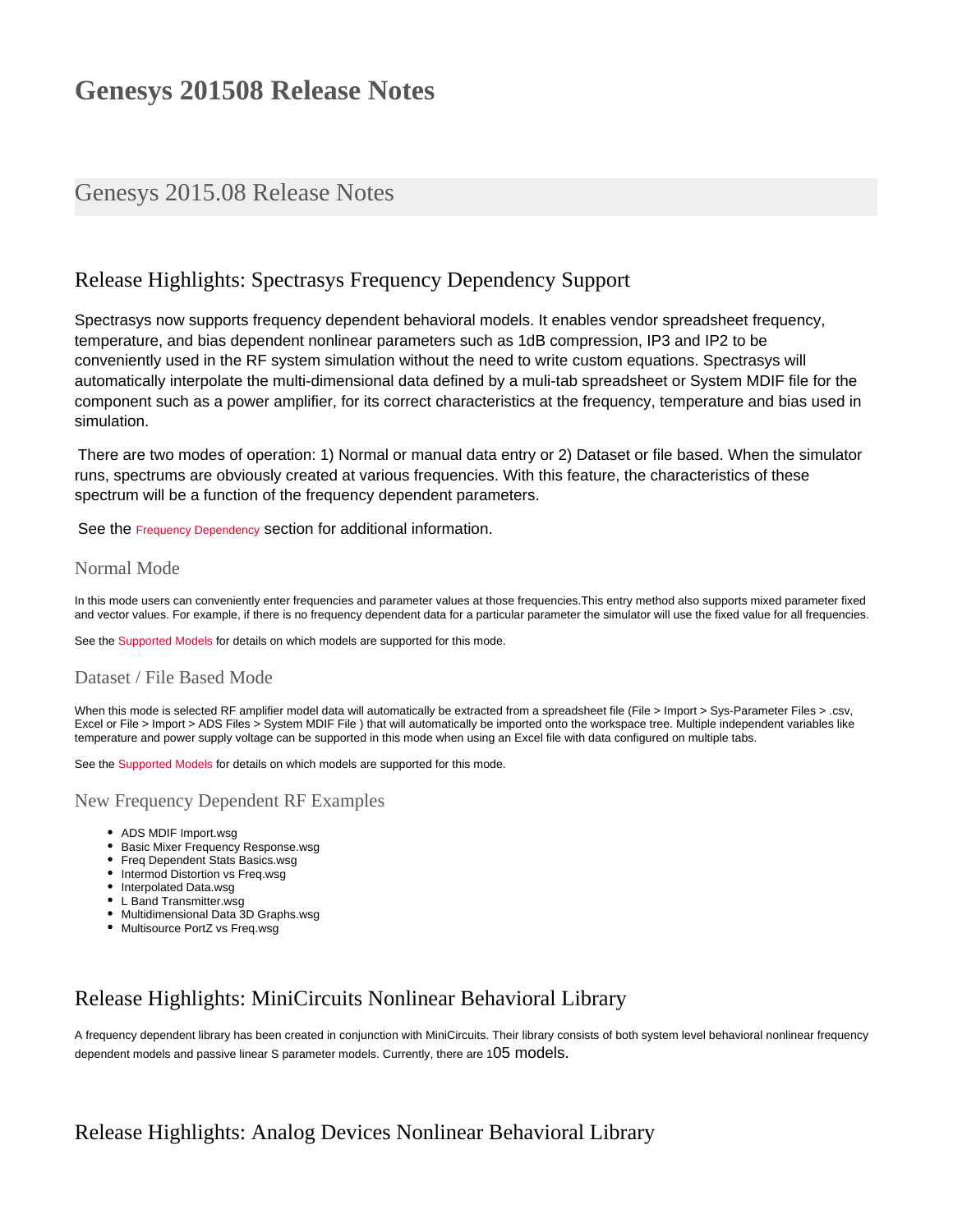A frequency dependent library has been created in conjunction with Analog Devices, Inc. Their library consist of system level behavioral nonlinear frequency dependent amplifier models. Currently, there are 88 models in the library.

# Release Highlights: AM / PM Support for Nonlinear Models

AM to PM can be specified on the amplifier models, nonlinear block model, and the mixer models. There are 3 modes of operation: 1) Off, 2) Point Derivative, 3) Data Points. For the Point Derivative implementation, the user specifies the power level of a an AM / PM derivative and the value of the derivative. For the Data Points implementation a list of phase values are specified along with the power levels of those points. For more information, see [Sp](http://edadocs.software.keysight.com/display/genesys201508/Spectrasys+AM+to+PM) [ectrasys AM to PM.](http://edadocs.software.keysight.com/display/genesys201508/Spectrasys+AM+to+PM)

# Release Highlights: Import Keysight Sys-Parameter Files

Frequency dependent behavioral model data may be stored and imported via a Keysight Sys-Parameter files Can be imported into a dataset. The Sys-Parameters format is very flexible and can be implemented in a spreadsheet, csv, or MDIF files. Multiple sheets are used to represent multidimensional data.

For more information, see [Importing Keysight Sys-Parameter Files.](http://edadocs.software.keysight.com/display/genesys201508/Importing+Sys-Parameter+Files)

# Release Highlights: Import ADS Files

ADS files such as GMDIF, MDIF, S2D, and P2D file import is supported. There are some limitations as Genesys does not have the ADS models that use these files directly. GMDIF and MDIF import support has been optimized around importing behavioral data for simulation so there are some aspects of these files that may not be imported fully. Since Genesys does not have a Data Access Component (DAC), you can import the data into a dataset. Moreover, a new **getinterpdata** function can be used to extract the data of interest that can be used elsewhere in the product.

For more information, see [ADS File Import](http://edadocs.software.keysight.com/display/genesys201508/Importing+Data+Files+Using+Genesys).

# Release Highlights: getinterpdata Function

Since Genesys does not have a Data Access Component (DAC) we import the data into a dataset and a new **getint erpdata** function can be used to extract the data of interest that can be used elsewhere in the product. This is powerful multidimensional interpolator that can extract data from a multidimensional dataset.

For more information on getinterpdata, please visit [getinterpdata](http://edadocs.software.keysight.com/display/genesys201508/getinterpdata) (Engineering Language) or [getinterpdata](http://edadocs.software.keysight.com/display/genesys201508/function_getinterpdata) (MATLAB Script).

# Release Highlights: Model Ambient Temperature Support

An ambient temperature parameter **Ta** has been added to all models. When this value is empty the analysis temperature is used during simulation otherwise it will use the value specified. When an analysis is ran it will set the global temperature variable called TEMPERATURE. This value is then used by models with empty values. For linear devices the ambient temperature is used to calculate thermal noise. For all non linear devices the ambient temperature is used to calculated all non linear temperature dependent parameters including thermal noise.

# Release Highlights: 3D Plots

The following illustrates a few sample MATLAB scripts for creating 3D graphs:

 $[xx,yy] = meshgrid(-1:.1:1,-1:.1:1); %a built-in Matlab Script expression$ 

 $zz = xx.^2+yy.^2$ ;

### graph1 = *graph\_figure* ('First Cartesian graph with wireframe'); % create a graphing object

graph1. *add\_mesh\_data* (xx,yy,zz,'salad\_bowl\_mesh'); % a 3D mesh plot with mesh grid is displayed

graph1. *set\_title* ('Image of a salad bowl mesh'); % Title of the graph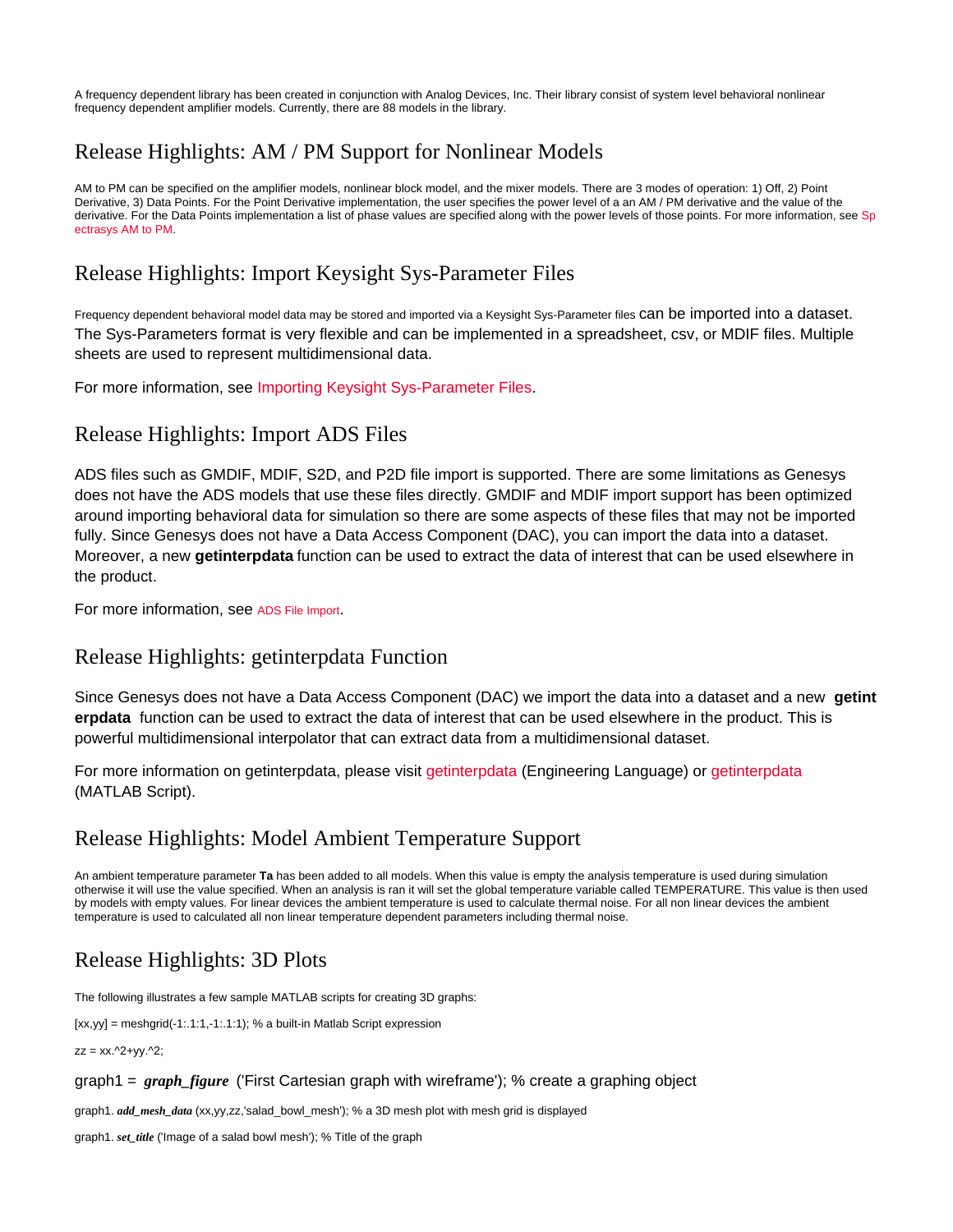graph1. *set\_label\_x* ('X Range'); % label for X-axis

graph1. *set\_label\_y* ('Y Range'); % label for Y-axis

graph1. *set\_label\_z* ('Z Range'); % label for Z-axis

graph2 = *graph\_figure* ('Cartesian graph without wireframe');

graph2. *add\_surface\_data* (xx,yy,zz,'salad\_bowl\_surface'); % a 3D surface plot is displayed; explicitly name the trace with the 4th (an optional) argument graph2. *set\_title* ('Image of a salad bowl surface'); % Title of the graph can be set after the image is created

[theta,phi] = meshgrid(linspace(-pi,pi,88),linspace(-pi/2,pi/2,69));  $rho = 0.1 + \sin(4*theta) \cdot \sin(2*phi)$ ;

graph3 = *graph\_figure* ('First spherical graph');

graph3. *add\_spherical\_data* (theta,phi,rho,'sphr\_16\_lobe'); % a 3D spherical plot is displayed.

graph3. *set\_title* ('8+8 lobes'); % Title of the graph

[x4,y4,z4]=sph2cart(theta,phi,rho); % a built-in Matlab Script expression

graph4 = *graph\_figure* ('Spherical graph transformed to Cartesian graph');

graph4. *add\_mesh\_data* (x4,y4,z4); % a 3D mesh plot.

[a5,e5,r5]=cart2sph(x4,y4,z4); % a built-in Matlab Script expression graph5 = *graph\_figure* ('Spherical graph back again'); graph5. *add\_spherical\_data* (a5,e5,r5,'eight\_lobe'); % a 3D spherical plot. graph5. *set\_title* ('8-lobe spherical'); % Title of the graph

graph6 = *graph\_figure* ('Two images in one');

graph6. *add\_mesh\_data* (x4,y4,z4, 'tr\_6a'); % image #1

graph6. *add\_mesh\_data* (xx,yy,zz, 'tr\_6b'); % image #2

graph6. *set\_title* ('Two 3D Shapes'); % Title of the graph

See [3D Graphing](http://edadocs.software.keysight.com/display/genesys201508/3D+Graphing) for additional information.

# Release Highlights: Avago X-Parameter Models (since 2014.03)

Avago components have been provided with required X-Parameter data files in the form of Avago X parameter library. Using the provided X-Parameter files, you can perform non-linear simulations in Genesys. To learn more about using these parameters, watch the X Parameter Library video available in your Genesys installation. These components are available in the Avago XP Parts library. They are extracted with 1-Tone X-Parameter files. Note that you must download the X-parameter files and install them at the standard location. These files are provided as self-extracting zip files. Refer to [Using X-](http://edadocs.software.keysight.com/display/genesys201508/Using+X-Parameters+Libraries)[Parameter Libraries](http://edadocs.software.keysight.com/display/genesys201508/Using+X-Parameters+Libraries) for detailed instructions on how to download and install the X parameter library.

## Release Highlights: MATLAB Script (2014.03 & 2015.08)

[MATLAB Script](http://edadocs.software.keysight.com/display/genesys201508/MATLAB+Script) replaces the Math Language expression engine that was syntax compatible with MATLAB. MATLAB Script provides the scripting engine which is the same as MATLAB, and a limited subset of MATLAB functions to be used for equations and parameter expressions. You do not need to buy any license to use MATLAB Script engine and its functions.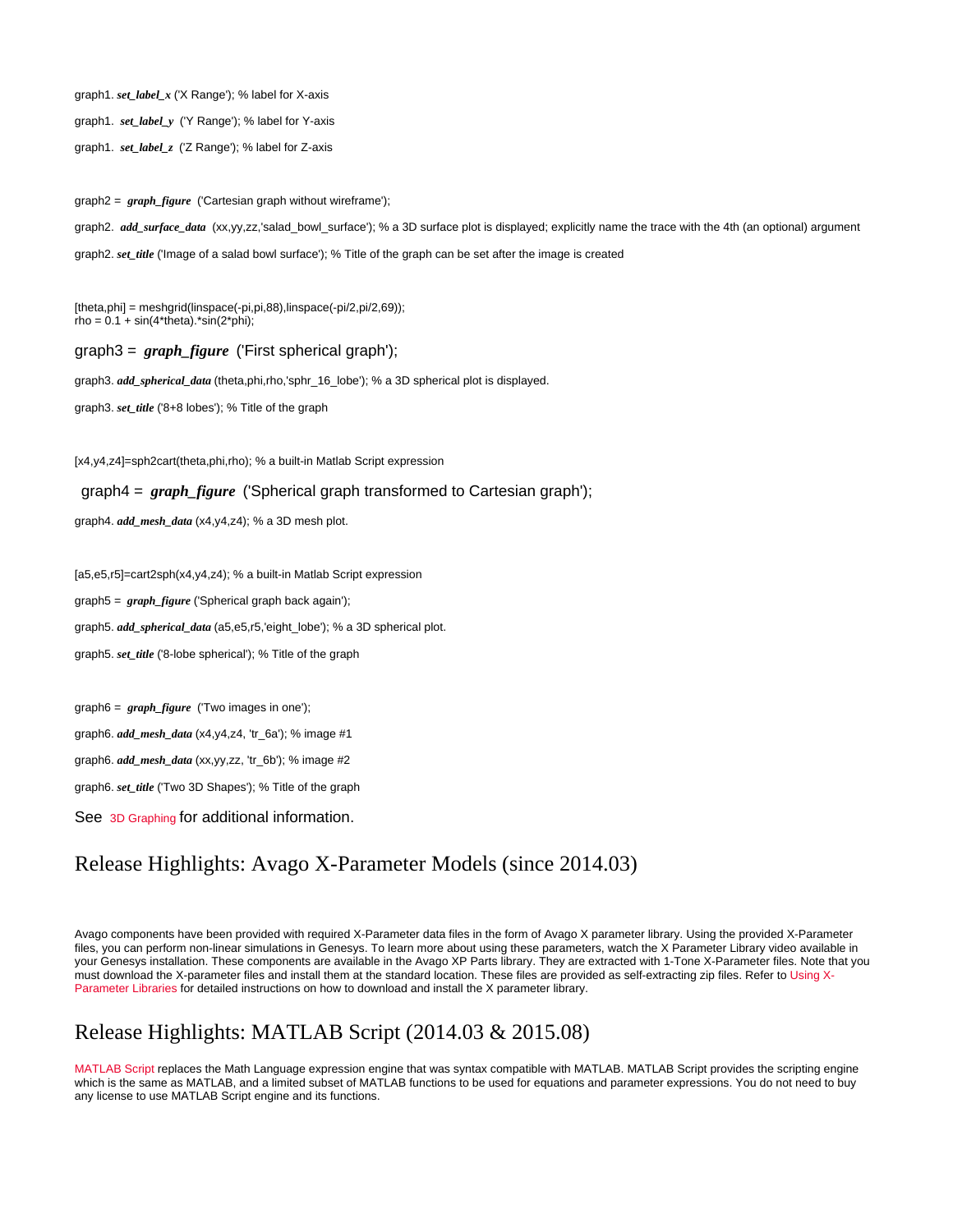Starting in Genesys 2015.08 release, [MATLAB Script](http://edadocs.software.keysight.com/display/genesys201508/MATLAB+Script) allows you to use your MATLAB. The supported MATLAB version is 2014a and later. You can use your MATLAB installation (MATLAB 2014a or later) from a workspace equation, a design equation, or the command prompt by switching to "Use MATLAB" in the right click menu. The corresponding MATLAB licenses are required when you use your MATLAB installation. Once you start to use your MATLAB from within Genesys, the corresponding MATLAB licenses will be held for the remainder of the Genesys session, and released on exit.

Starting in Genesys 2015.08 release, the [equation debugger](http://edadocs.software.keysight.com/display/genesys201508/Debugging) supports [MATLAB Script](http://edadocs.software.keysight.com/display/genesys201508/MATLAB+Script) equations.

MATLAB Script allows you to use external .m functions from a specified directory. The default MATLAB function directory is \$HOME\Genesys\MATLAB. You can change the directory by using Tools > Options... > Directories > MATLAB Functions. In MATLAB Script mode, you can use external .m functions from the specified directory inside Genesys. However, .p functions, MATLAB classdef files and MATLAB script files are not supported in MATLAB Script mode. When switching to use MATLAB, you can use external functions and classdef files (in .m or .p) from the specified directory (Tools > Options... > Directories > MATLAB Functions) and from your MATLAB search path inside Genesys. The following tables show the supported context:

| m File Content  | <b>Use MATLAB Script</b> | Use MATLAB 2014a and later |  |
|-----------------|--------------------------|----------------------------|--|
| function        | supported                | supported                  |  |
| classdef        | not supported            | supported                  |  |
| script          | not supported            | not supported              |  |
|                 |                          |                            |  |
|                 |                          |                            |  |
| .p File Content | <b>Use MATLAB Script</b> | Use MATLAB 2014a and later |  |
| function        | not supported            | supported                  |  |
| classdef        | not supported            | supported                  |  |

| <b>File Location</b>                             | <b>Use MATLAB Script</b> | Use MATLAB 2014a and later |
|--------------------------------------------------|--------------------------|----------------------------|
| Tools > Options > Directories > MATLAB Functions | supported                | supported                  |
| <b>MATLAB</b> search path                        | not supported            | supported                  |

In Genesys, workspace variables, design variables, and dataset variables support the " double precision floating point, 32 bit integer, unitcode strings, boolean, and complex numbers in double precision floating point " datatypes for serialization and deserialization. In MATLAB Script, you can use functions such as double, single, uint8, uint16, uint32, uint64, int8, int16, int32, int64, and logical to cast a variable to a specific datatype and precision. Within a MATLAB Script equation evaluation, the datatype is preserved. However, when a MATLAB Script variable is transferred to Genesys for storage, the variable is converted to one of the supported datatypes that can hold the value without losing the data. Once the variable is converted, it remains in the converted datatype when passing into MATLAB Script again.

In general, a *value* class can be transferred from a retail MATLAB equation (or command prompt) to a Genesys workspace and can be used later in another retail MATLAB equation (or command prompt). An example of the value class is 'gf' (Galois field array). On the other hand, a *handle* class has a reference to the actual object, and may not expect to work when transferring across the boundary between retail MATLAB and Genesys. The general guideline is to use handle classes just within a retail MATLAB equation, that is, create the handle class variable in the equation, delete, and clear the handle class variable before the end of the equation. For example:

You can use the 'isvalid' function of the handle class to test whether a variable is a valid handle. For MATLAB 2014b and later, you can use the 'ishghandle' function to test whether a variable is a valid Handle Graphics object.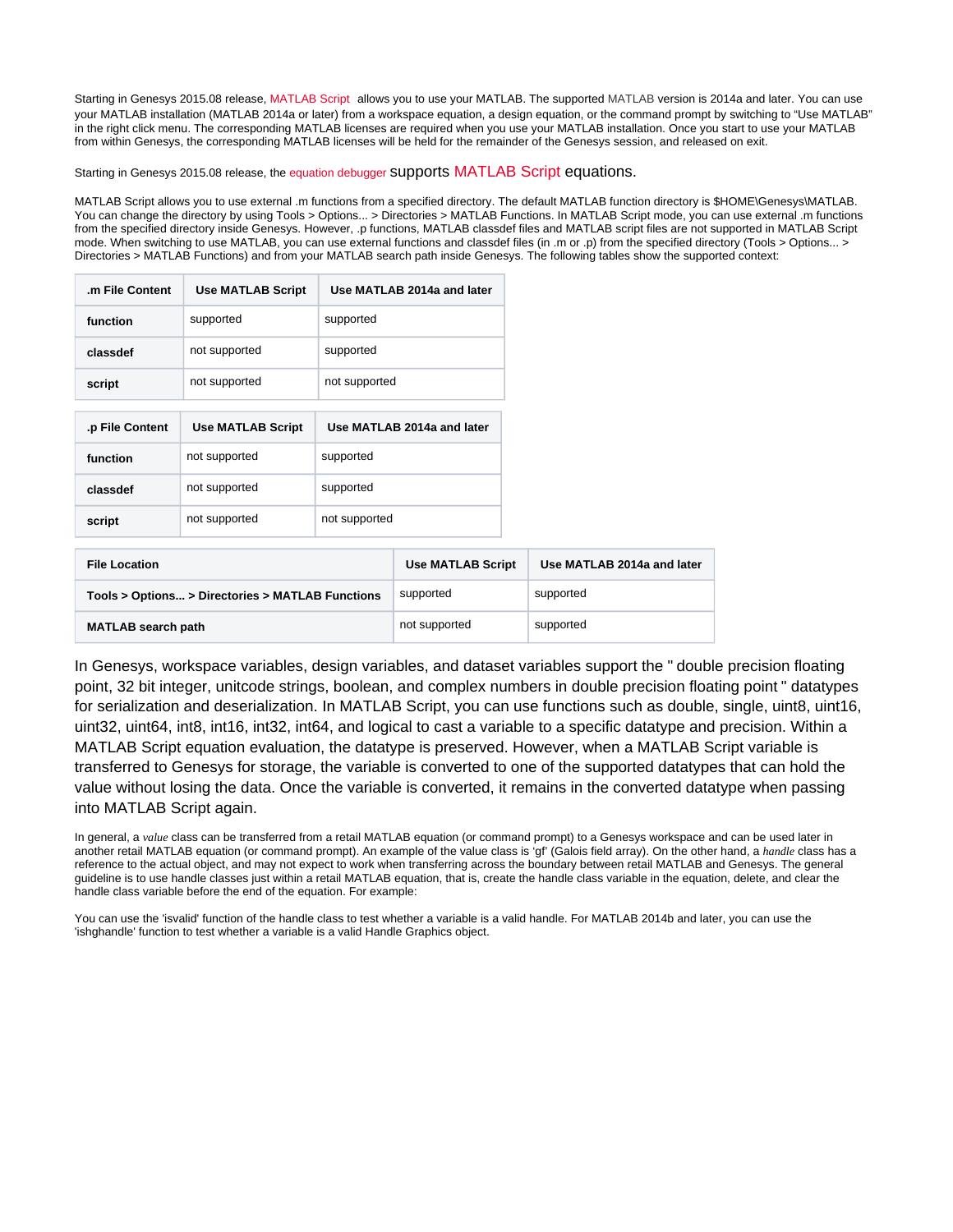### **CAUTION**

In general, the performance of the equation system is comparable to the previous releases. You can even observe performance improvement in certain cases, for example, using heavy "for" loops or using computation intensive functions like "conv". However, due to architectural difference in MATLAB Script, you may observe performance degradation in the following conditions:

- The user interface may appear unresponsive when Genesys is running a long and computation-intensive MATLAB Script equation. If the computation is not completed within a few seconds, a cancellation dialog box will be displayed to: indicate Genesys is still running the MATLAB Script equation, and
	- enables you to cancel the equation evaluation.
- For a workspace that has equations set to use retail MATLAB, MATLAB is launched the first time one of these equations is calculated. The launch may take<br>some time, potentially a minute or longer. The user interface may app modes.
- Sweep, optimization, Monte Carlo, and yield simulations may take longer time to complete if there are graph windows open that use MATLAB Script functions like extractsweptdata, sweepplot, histogram, etc. and the graph uses simulation outputs. When the graph window is open, the plot will be recomputed after<br>each analysis. Close the graph windows to improve simulation speed. may happen only when MATLAB Script is used in the described scenario.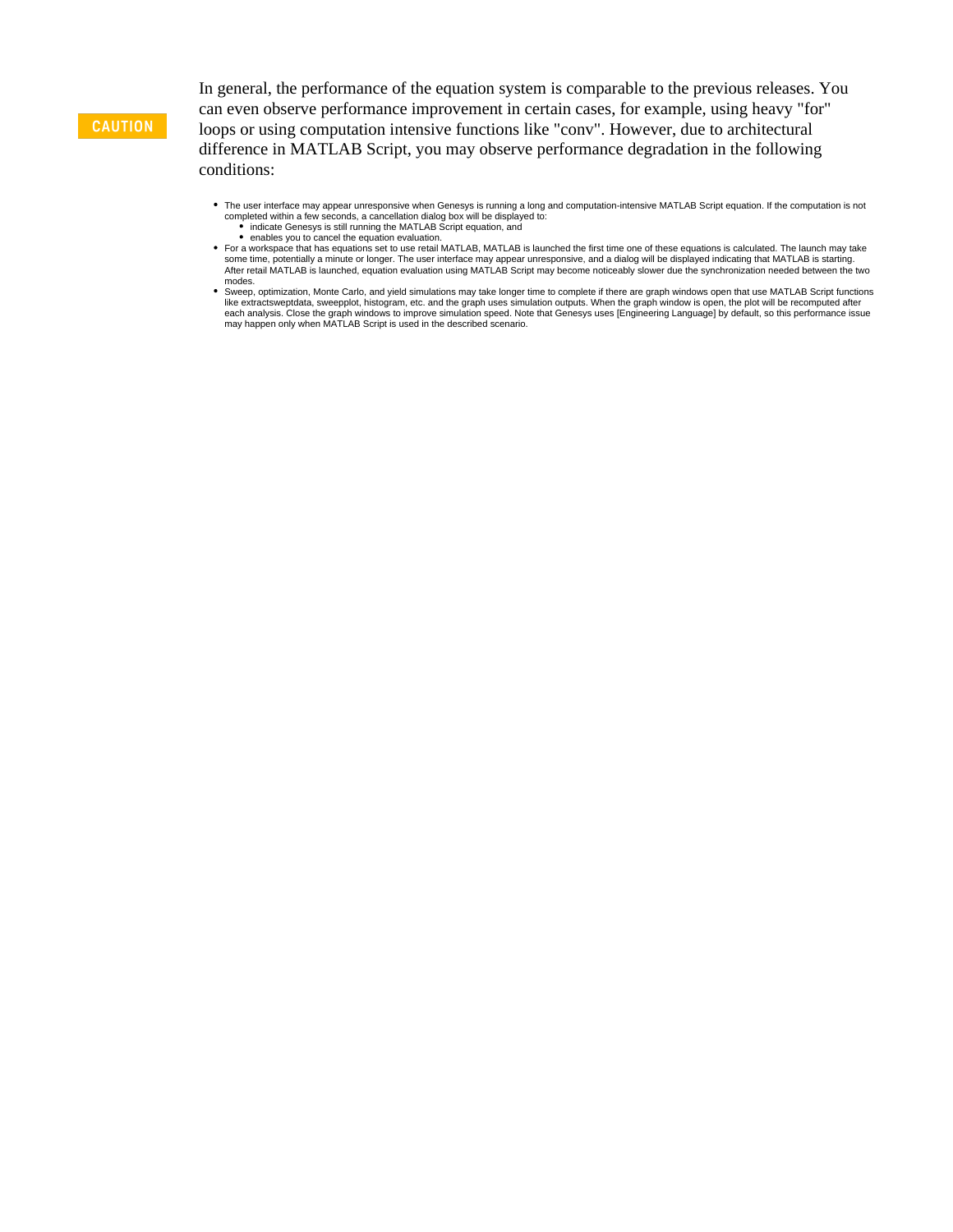**CAUTION** 

The following are the features in **MATLAB Script** that behave differently compared to Math Language (supported in releases prior to Genesys 2012.01):

- Tuning variable syntax  $=$  ? has been changed to [tune.](http://edadocs.software.keysight.com/display/genesys201508/function_tune)
- There is a set of Genesys specific MATLAB Script functions that do not work in the retail MATLAB mode. See to [MATLAB Script Functions in Retail MATLAB Mode](http://edadocs.software.keysight.com/display/genesys201508/MATLAB+Script+Function+Reference#MATLABScriptFunctionReference-MATLABScriptFunctionReference).
- Operations on variables with unit and/or independents (see to [Defining Variables with Units and](http://edadocs.software.keysight.com/display/genesys201508/Defining+Variables+with+Units+and+Independents)  [Independents](http://edadocs.software.keysight.com/display/genesys201508/Defining+Variables+with+Units+and+Independents)) are in general slower than the variables with just primitive data types (For example, double). In general, variables obtained from the datasets by using the [using](http://edadocs.software.keysight.com/display/genesys201508/function_using) function or the [getvariable](http://edadocs.software.keysight.com/display/genesys201508/function_getvariable) function has the associated unit and/or independents. To improve the performance, you can cast the variables to the corresponding primitive data types (For example, double(var)). The cast will lose the unit and independents and you can associate unit and independents back using the [setdisplayunit](http://edadocs.software.keysight.com/display/genesys201508/function_setdisplayunit) a nd [setindep](http://edadocs.software.keysight.com/display/genesys201508/function_setindep) functions.
- Expressions in MATLAB Script equation block without output suppression (semicolon ;), do not generate output in the Command Prompt. However, it is still recommended to use nicolon at the end of expression lines to improve the performance. For maximum performance, use semicolons to terminate MATLAB Script statements.
- Due to MATLAB Script limitation, Genesys can only be installed in a path that contains ASCII characters.
- getunits and setunits have been renamed to [getdisplayunit](http://edadocs.software.keysight.com/display/genesys201508/function_getdisplayunit) and [setdisplayunit. setdisplayunit](http://edadocs.software.keysight.com/display/genesys201508/function_setdisplayunit) an d [setindep](http://edadocs.software.keysight.com/display/genesys201508/function_setindep) do not support class variables.
- The to[pip](http://edadocs.software.keysight.com/display/genesys201508/function_tcpip) workspace variable created from previous versions is incompatible with the current topip class format. In MATLAB Script mode, the topip class uses the MATLAB Script to<br>pip class implementation. In the retail MATL used interchangeably between MATLAB Script and retail MATLAB.
- The [using](http://edadocs.software.keysight.com/display/genesys201508/function_using) function (in MATLAB Script) may behave differently for certain cases. See the [using](http://edadocs.software.keysight.com/display/genesys201508/function_using) function document for details.<br>The [exist](http://edadocs.software.keysight.com/display/genesys201508/function_exist) function (in MATLAB Script) no longer supports the checking variable existence in a dat
- 
- The [isstring](http://edadocs.software.keysight.com/display/genesys201508/function_isstring) function (in Math Language) is no longer supported in MATLAB Script, use [ischar](http://edadocs.software.keysight.com/display/genesys201508/function_ischar) instead.
- In Math Language, the default working directory is the workspace directory, so you may use functions such as [fopen](http://edadocs.software.keysight.com/display/genesys201508/function_fopen) and [readvector](http://edadocs.software.keysight.com/display/genesys201508/function_readvector), and use relative path with respect to the workspace directory. However, MATLAB Script does not reset the working directory to the workspace directory. The recommendation is to use [getworkspacedir](http://edadocs.software.keysight.com/display/genesys201508/function_getworkspacedir) to obtain the workspace directory then use it to construct the full path or use [cd](http://edadocs.software.keysight.com/display/genesys201508/function_cd) to display and change the workspace directory.
- The unsigned 16-bit integer arrays that were interpreted as strings by Math Language, is not compatible with MATLAB Script. For example, the script below works for Math Language but will generate an error in MATLAB Script, with the error message "Error using str2num, requires string or character array input."

To make this work in MATLAB Script, change the second line as:

Integers in MATLAB Script (as well as MATLAB) can only be combined with integers of the same class, or scalar doubles. For example, expressions such as:

do not work. You need to cast the variables to proper data types. For example:

. If the MATLAB Script working directory is in C:\windows\system32, there is an error message like Invalid MEX-file 'C:/windows/system32/version.dll'. When this happens, you can use cd command to manually set the working directory to other locations.

The default equation language in Genesys is still [Engineering Language](http://edadocs.software.keysight.com/display/genesys201508/Engineering+Language) , same as the previous releases. You can optionally switch to MATLAB Script or MATLAB in a workspace equation, a design equation, or the command prompt usi ng the right click menu.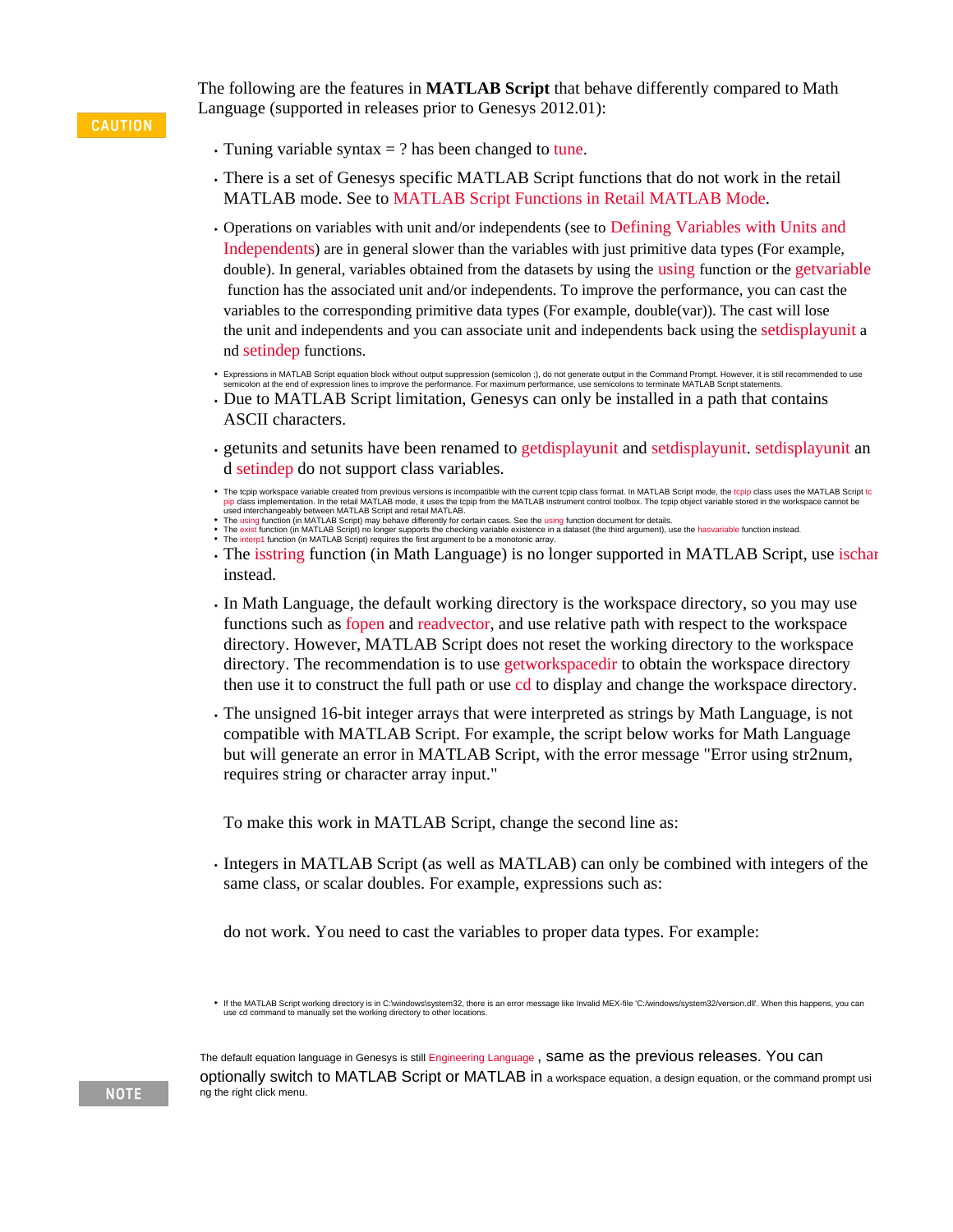# Release Highlights: Use Model Update to Equations and Variable Viewers (2014.03 & 2015.08)

The use model of equations has been updated to more closely align with the MATLAB use model.

Workspace tree equations now behave like scripts. The variables defined in them have workspace-wide scope (no matter where in the workspace hierarchy the equation is located) and so they can be used anywhere in the workspace (other tree equations, schematics, design equations, graphs, tables). Workspace tree equation variables are shown in the [Workspace Variables](http://edadocs.software.keysight.com/display/genesys201508/Workspace+Variables) viewer. You can enable Workspace Variables viewer from the menu bar (View > Workspace Variables).

A global [Command Prompt](http://edadocs.software.keysight.com/display/genesys201508/Command+Prompt) is now available for equation scripting. The Command Prompt can access all Workspace Variables . The results of command prompt expressions execution are shown immediately in the Command Prompt as well as in the Workspace Variables viewer.

In previous releases, a Workspace tree equation window contained an equation script editor, a variable viewer showing the variables defined in the equations, and a command prompt. Now a workspace tree equation window is just an equation script editor. Variables created from a Workspace tree equation are now shown in the Workspace Variables viewer. The global Command Prompt replaces the local equation window ones compared to the previous releases.

Similarly, a design equation window is now just an equation editor for the design. Design parameters (defined in the Parameters tab of a design) and variables created in a design equation are now shown in the [Design Variables](http://edadocs.software.keysight.com/display/genesys201508/Design+Variables) viewer. The Design Variables viewer displays the variables of the design that is currently in focus (active window) or the design that was last in focus (if the current active window is not a design). You can enable Design Variables viewer from the menu bar (View > Design Variables).

A design has its own Design Variables scope; the Design Variables (including design parameters and the variables defined in the design equation) are only accessible within the design. The design variables are automatically cleared before the design equation is evaluated.

Specifically, for the MATLAB Script language, a [function object](http://edadocs.software.keysight.com/display/genesys201508/Using+Equations+and+Functions+in+Workspace) is provided to define a MATLAB Script function. A Workspace tree equation or a design equation that uses MATLAB Script can only define a script. However, it can not define functions. For more details, see Using Equations and Functions in a [Workspace.](http://edadocs.software.keysight.com/display/genesys201508/Using+Equations+and+Functions+in+Workspace) Note that the use model of defining and using a function in [Engineering Language](http://edadocs.software.keysight.com/display/genesys201501/Engineering+Language) remains the same as in the previous Genesys releases.

> If multiple workspaces are opened at the same time using the same instance of Genesys and these workspaces contain different definitions of the same MATLAB Script function, the behavior is undefined due to function name conflict. In this case, do not allow multiple open workspaces (Tools > Options > General) and reopen the workspace that you want to work on.

## **CAUTION**

Workspace Variables resolve an ambiguous situation where multiple Workspace tree equations can define the same variable with different values. In the previous release, the variable that is going to be used during an evaluation is undefined (assuming the equations that define the same variable are in scope). Now, the variable value is uniquely defined by the last equation that evaluates it and the value is displayed in the Workspace Variables viewer. The tooltip and "Go to definition" context menu can also be used to identify which equation defined the workspace variable.

Following are the tips specifically related to the equation use model update. See [Tips for Effective Equation Writing](http://edadocs.software.keysight.com/display/genesys201508/Tips+for+Effective+Equation+Writing) for more details.

- 1. Ensure that the input and output equations are in separate blocks to prevent circular dependencies.
- 2. Be aware of variable redefinition, especially when it is redefined unintentionally because workspace tree equations share the same Workspace Variables scope. If it is desirable to define the same workspace variable in different workspace tree equations, consider turning off [Auto-calculate](http://edadocs.software.keysight.com/display/genesys201508/Automatic+Calculation+of+Equations) f or these workspace tree equations and control their execution manually. If the intent is to define different variable values for different designs, it is recommended to use design equations instead of using multiple workspace tree equations. If the intent is to use multiple workspace tree equations for post processing, ensure the result variables use different names so they can be compared and plotted together.
- 3. It is no longer recommended to put "clear" at the top of a MATLAB Script equation. Workspace tree equations share the same Workspace Variables scope. Putting "clear" at the top of a workspace tree equation is going to clear **ALL** workspace variables, including the ones defined in other workspace tree equations. Since design variables are always cleared before a design equation is evaluated, there is no need to put "clear" at the top of a MATLAB Script design equation.

A new tutorial video, Equations\_EngLang\_and\_MATLAB\_Script, is created for introducing the new equation use model.



All variables have global scope even though they may exist in different equation blocks or located at different positions in the workspace tree. Furthermore, variables are persistent and are not removed until cleared by the user. Renaming a variable is a good example where the old variable name will still persist until cleared manually unless the equations were not executed between the renaming steps.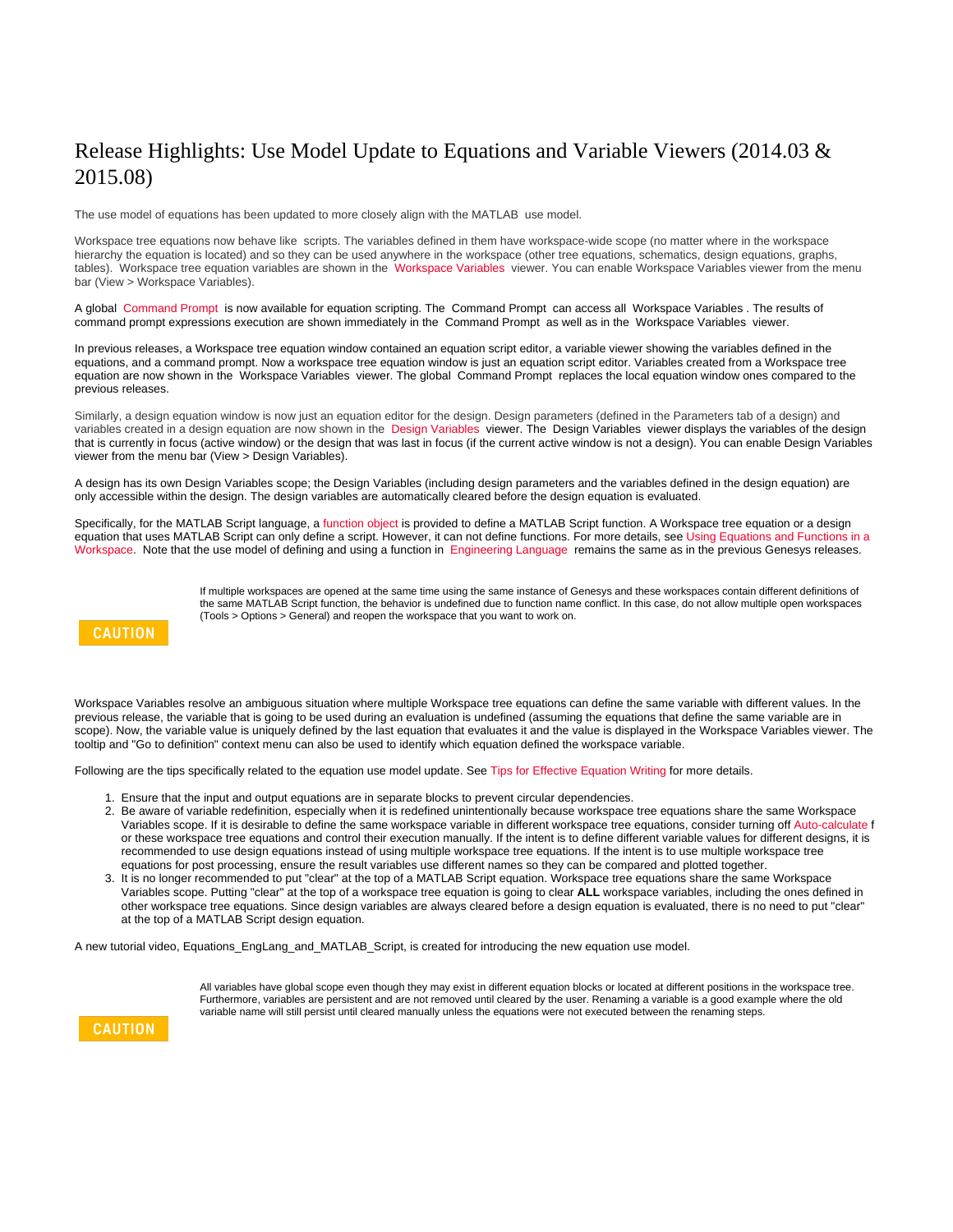### **NOTE**

# Release Highlights: Use Model Update to Parameter Evaluation and Units (since 2014.03)

The use model of how a part parameter is evaluated has been updated to resolve the confusion between "Use MKS" and "Use Display" in previous releases. The "Use MKS" and "Use Display" options (provided at the top of the variable viewer frame of an equation window) have been removed from the product. In this release, when a part parameter has **units** and a variable (or an expression) is used to set its value, the following rules are used for parameter evaluation:

- If the variable (or the result of the expression) does not have an associated unit, the unit of the part parameter **is applied** to the value. For example, suppose a variable "var" is 100, and suppose the parameter Value is set to "var" and the parameter Units is set to MHz, the resulting parameter value is 100 MHz (100e6).
- If the variable (or the result of the expression) has an associated unit, the parameter value is simply the MKS value of the variable and the parameter Units **is not used** to interpret the parameter value (in this case, the parameter unit selected is used **ONLY** for display purposes, e.g. to show the parameter value on the schematic). For example, suppose a variable "var" is 100 Hz (MKS value 100 with display unit Hz), and suppose the parameter Value is set to "var" and the parameter Units is set to MHz, the resulting parameter value is 100 Hz (MKS value 100) and is displayed as 100e-6 MHz.

See [Using Variables or Design Parameters to Set Part Parameters](http://edadocs.software.keysight.com/display/genesys201508/Using+Variables+or+Design+Parameters+to+Set+Part+Parameters) for more details.

# Workspace Compatibility and Workspace Conversion Tool (since 2014.03)

The workspace file format has been changed to improve file integrity due to all backward incompatible use model changes made in this release. The workspaces created using the previous Genesys releases are automatically converted when they are opened. The original workspace is not modified unless you overwrite it by saving (File > Save) the converted workspace.

The workspaces created using Genesys 2014.03 and later are incompatible with 2012.01 and prior releases.

### **CAUTION**

**NOTE** 

When an old format workspace is loaded and converted you will see an **Information** message in the **Errors** window notifying you that a conversion has happened.

If there are any errors encountered during the conversion, a **Conversion Log** note object is created on the workspace tree; this note contains details about the conversion errors encountered.

When loading old XML libraries such as Design, Part, Equation libraries, a dialog box is automatically displayed to convert the old XML library to the new format. You will need to provide a name for the new library and the converted library will be automatically loaded. The old libraries remain unchanged so you can still load them in previous versions. You can also run the conversion tool (see below) outside the product to convert your XML libraries to the new format.

A command line utility program, **WorkspaceConversionTool.exe**, is provided to convert multiple workspaces and XML libraries in a directory. The workspace conversion tool can be found in the **<Genesys\_Install\_Directory>\bin** directory.

The command line syntax of the conversion tool is like: **WorkspaceConversionTool.exe "SourcePath" "DestinationPath"**.

For example: WorkspaceConversionTool.exe "C:\Examples\WorkspaceA\_For2012\_01.wsx" "C: \Examples\Converted\ConvertedWorkspaceA\_For2015\_08.wsg"

The conversion tool also works with directories. All workspaces in the source directory and any sub-directories are converted to the destination directory. Non-workspace files in the source directory are copied to the destination directory.

For example: WorkspaceConversionTool.exe "C:\Examples\MyWorkspaces" "C:\Examples\ConvertedWorkspaces"

The workspace conversion tool converts the following items to match the new use model in the current product:

1. Convert part parameter units and equations, if necessary, to preserve the same results with the new use model of parameter evaluation. See [Use](http://edadocs.software.keysight.com/display/genesys201508/Release+Notes#ReleaseNotes-unit_use_model)  [Model Update to Parameter Evaluation and Units](http://edadocs.software.keysight.com/display/genesys201508/Release+Notes#ReleaseNotes-unit_use_model).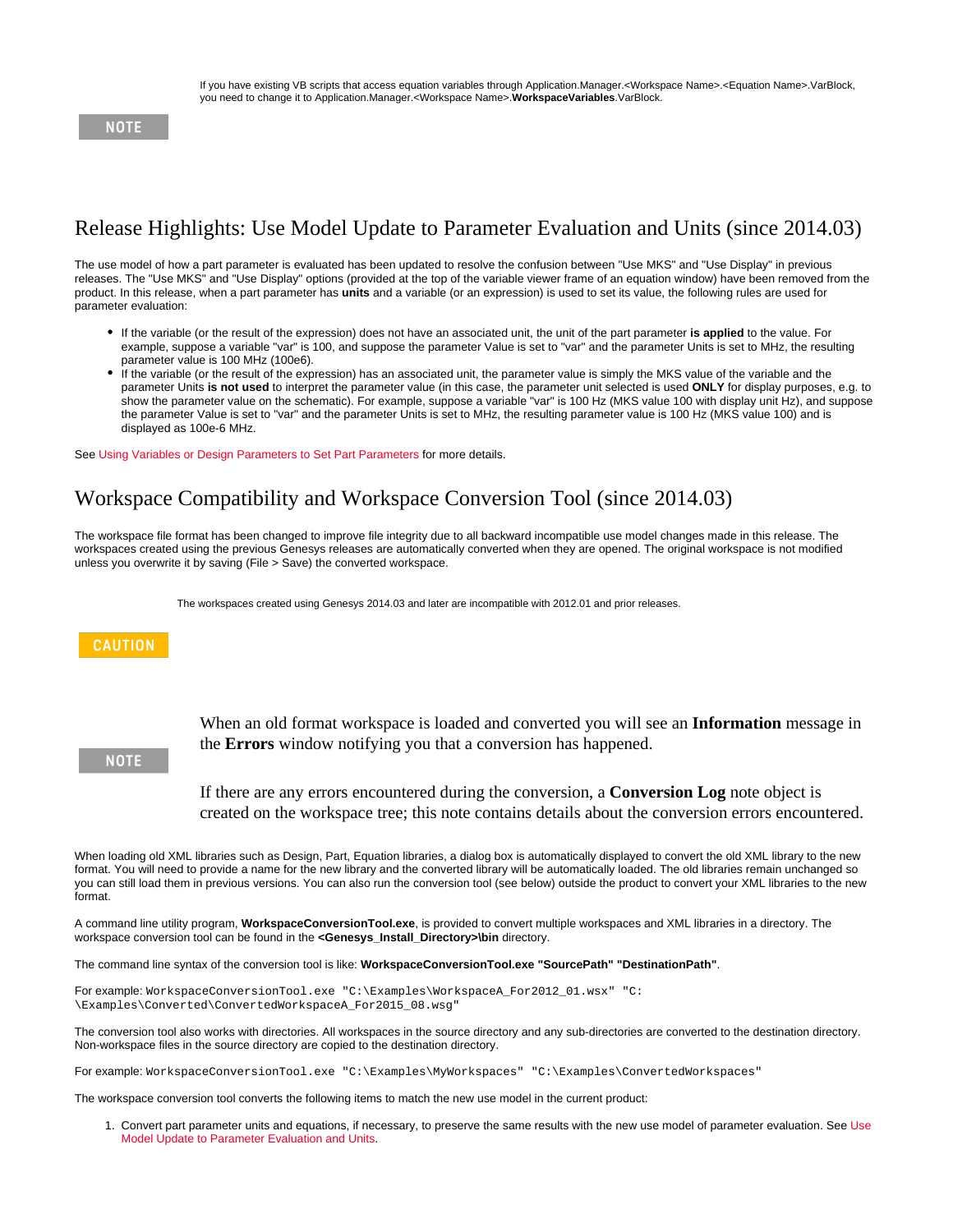- a. If a part parameter value is set to a variable (or an expression using a variable) and the variable is defined in a "Use MKS" equation and the variable does not have an associated unit in the original workspace, the part parameter unit will be set to the MKS version of that unit category (for example, from MHz to Hz).
	- If it is not desirable to change part parameter unit, there is a command line option, -ScaleEquationText, in the workspace conversion tool to associate MKS display unit with the variable at the end of the equation that defines the variable. For example, WorkspaceConversionTool.exe C:\tmp\source\_directory\workspace1.wsv C:\tmp\destination\_directory\workspace1.wsv - **ScaleEquationText**
- b. If a design equation is set to "Use Display" and there are design parameters that have associated units, additional lines will be inserted at the top of the design equation to strip out design parameter units and adjust design parameter values such that the design behaves the same as before.
- 2. Convert workspace tree Equation object that defines a Math Language function to a workspace tree [Function](http://edadocs.software.keysight.com/display/genesys201508/Using+Equations+and+Functions+in+Workspace) object that defines a MATLAB Script function. The workspace conversion tool only handles the case where the first valid line in the original equation defines a function. If an equation block defines multiple functions, then only the first function will be converted to a function object. The other function(s) will exist only in the local scope of the converted function.
- 3. Convert setunits and getunits in Math Language to [setdisplayunit](http://edadocs.software.keysight.com/display/genesys201508/function_setdisplayunit) and [getdisplayunit](http://edadocs.software.keysight.com/display/genesys201508/function_getdisplayunit) in MATLAB Script. It also converts the old unit specification in setunits to the new unit specification in setdisplayunit.
- 4. Convert tuning syntax =? in Math Language to [tune](http://edadocs.software.keysight.com/display/genesys201508/function_math_tune_bak) in MATLAB Script. If there is a "clear" function call at the top of a MATLAB Script equation, the line will be commented out because it is no longer recommended to do so in the current version. Workspace tree equations share the same Workspace Variables. Putting "clear" at the top of a workspace tree equation is going to clear all workspace variables, including the ones defined in other workspace tree equations. Since design variables are always cleared before a design equation is evaluated, there is no need to put "clear" at the top of a MATLAB Scriptdesign equation.
- 5. Remove old tcpip variables in Math Language from the workspace because the current tcpip class format is incompatible with the previous version. You can rerun the equation to create the tcpip variable for the current version.
- 6. Convert "isstring" function in Math Language to "ischar" because "isstring" is no longer supported in MATLAB Script.

The workspace conversion cannot preserve the behavior for the following cases and will report conversion errors or warnings after loading the converted workspace.

- 1. If there are duplicated variables defined in multiple tree equations in the original workspace, only one of them will be displayed in the Workspace Variables viewer. See section "Use Model Update to Equations and Variable Viewers".
- 2. If there is a variable defined in a workspace tree equation that "Use Display" and the variable is associated with a unit (for example, through setunits or coming from a dataset) and the variable is used to set a part parameter, the behavior could be different than the previous release.
- 3. If a Math Language equation should be converted to a MATLAB Script function object, but the function name is already in use by another workspace tree object then the function object will not be created. The equation object cannot be renamed to another workspace tree object with the same name.
- 4. If in Math Language functions like "fopen" and "readvector" use relative file path, make sure the working directory is set properly. You can use 'cd' to display and change the working directory and use 'getworkspacedir' to obtain the workspace directory.

The unit use model has been updated since Genesys 2014.03 and is not compatible with 2012.01 and prior versions. The workspace conversion tool can convert prior workspaces to match the new unit behavior for most cases. However, here are the limitations:

If the original workspace uses setunits to set the unit of a variable and such variable is used directly or indirectly (through expression) to set a part parameter, the value of the part parameter might be different than previous versions.

# Release Highlights: Licensing

- Genesys 2015.08 requires: a) version 2015.05 of the EEsof EDA licensing software and b) version 3.2 codewords to run.
- $\bullet$ New date-based version licenses are required for this Genesys 2015.08 release. The new license will also be backward compatible with 2 previous releases of Genesys.
- Genesys does not automatically release licenses after checking out. Starting in Genesys 2014.03, there is a new menu button **Action > Release All Simulation Licenses** for users to manually release all checked out simulation licenses.

# Product Improvements and Updates

## General

All RF ports now have a frequency parameter to support frequency dependent port impedances.

## Use Model Update to Equation Auto-Calculate

If the variables defined in an equation are not used anywhere in the workspace (graphs, designs, tables), then the equation will not calculate (execute) when the workspace is opened even if it is set to Auto-calculate.

## 3D Viewer

Upgraded to latest ADS 2016.01 3D viewer code. Several defects have been addressed.

## Momentum

Upgraded to the latest ADS 2016.01 Momentum code. Several defects have been addressed.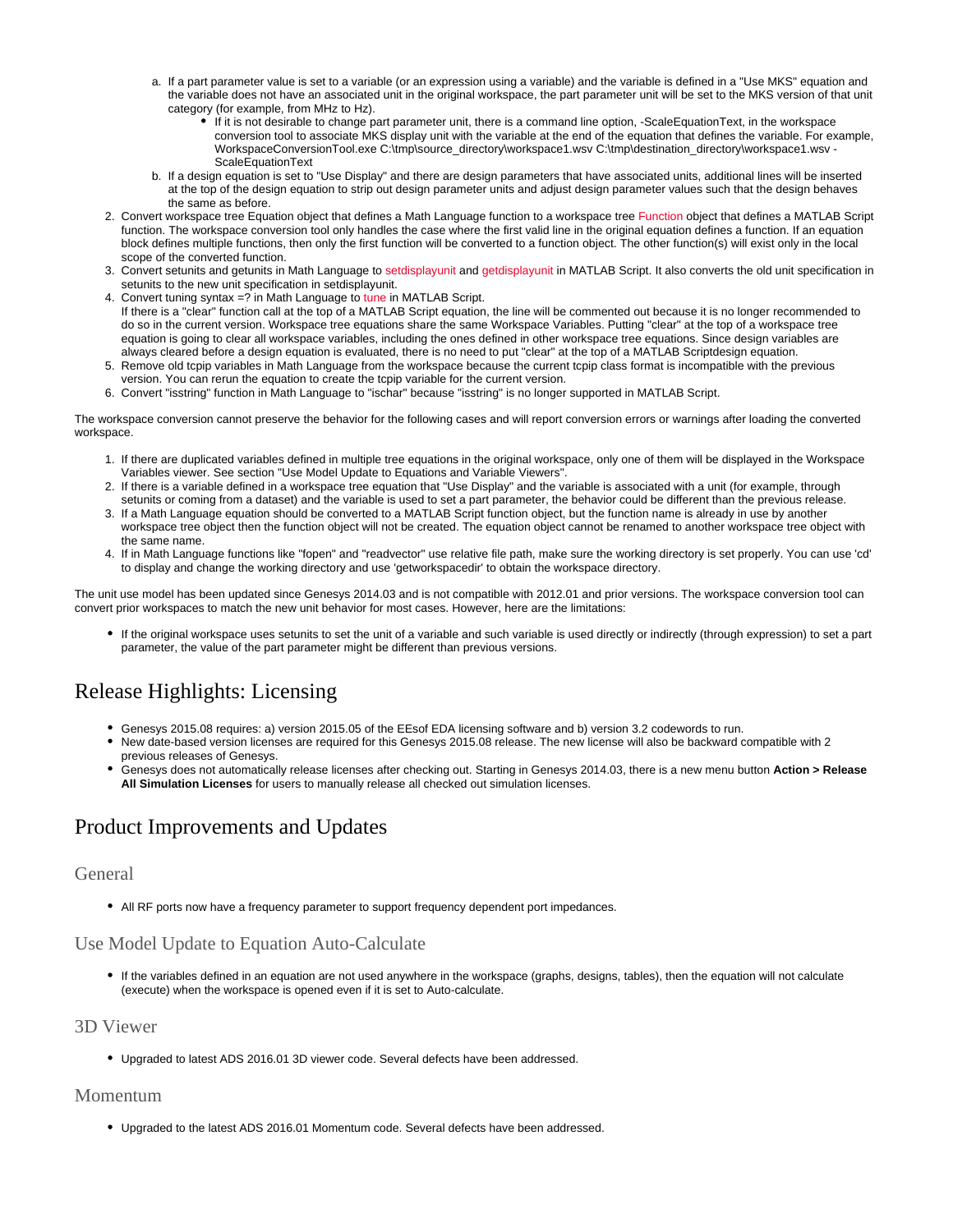## Layout

Saving user created (or updated) footprints and layer libraries needing Administrative privileges has been resolved.Starting with **Genesys 2015.08** the default path of the libraries (in **Genesys Global Options**) has been changed from **c:\Program Files\Genesys<**Version**>\lib** to **My Documents\My Models\lib**. If the folder does not exist - it's created automatically on the first run of Genesys 2015.08 and will copy all files from **c: \Program Files\<Genesys Version>\lib** to **My Documents\My Models\lib**. Any following Genesys installations synchronizes the folders only adding files newer than the ones from new Genesys installation folder **c:\Program Files\<Genesys Version>\lib**. An additional benefit of the change is that all new Genesys installations starting from **Genesys 2015.08** will share the same user created footprint and layers libraries and there is no need for any additional actions from the user to copy them as required in previous Genesys releases.

### EECAD

Upgraded to latest ADS 2016.01 EECAD code. Several defects have been addressed.

## Monte Carlo, Optimization and Yield

Updated to use frequency dependent vectors for data. For example, if Monte Carlo analysis was running on a frequency dependent gain vector the perturbation in gain ratio would be applied to every gain value. Therefore each gain value would be perturbed by the same gain ratio.

### Testlink

- Testlink has been updated to the latest version and now support Keysight instruments.
- A new Testlink example has been added as Testlink Example.wsg.

## Verilog A Compiler

Verilog A compiler have been updated to the latest version.

## **Spectrasys**

New Non-Linear Digital Step Attenuator Model

A non-linear digital step attenuator part, model, and schematic symbol has been added.

### New Limiter Model

A limiter part, model, and schematic symbol have been added. There is a new shipping example \Limiters\Limiter Basics.wsg showing the characteristics of the limiter.

### Reference Impedance Standardization

All models that need a reference impedance now use a common parameters called **Zref**. In the past some models used Zo or ParamZ.

#### The models that were updated are:

- CIRCULATOR
- DELAY
- NonLin
- NonLinHO
- PHASE
- SDATA\_NL
- SDATA\_NL\_HO
- SDATA\_NLI

### Multisource Model Updates

The Multisource now supports a Frequency Comb source as well as a few Digital Modulation sources. The Multisource will now allow users the ability to mark a signal as an undesired signal. This gives users the ability to create interfering signals from the same Multisource where desired signals are created. The Multisource now supports frequency dependent port impedance.

#### Mixer S Parameter Accuracy Improvements

The mixer models have a new parameter called Input Port (InPort) that is used to identify the primary input port of the mixer. This information is necessary to improve the S parameter accuracy of the mixer. The linear mixer model now support Conversion Gain in the forward direction and RF to IF Isolation in the reverse direction. This enables higher accuracy load impedances seen on the mixer input port due to varying mixer load impedances.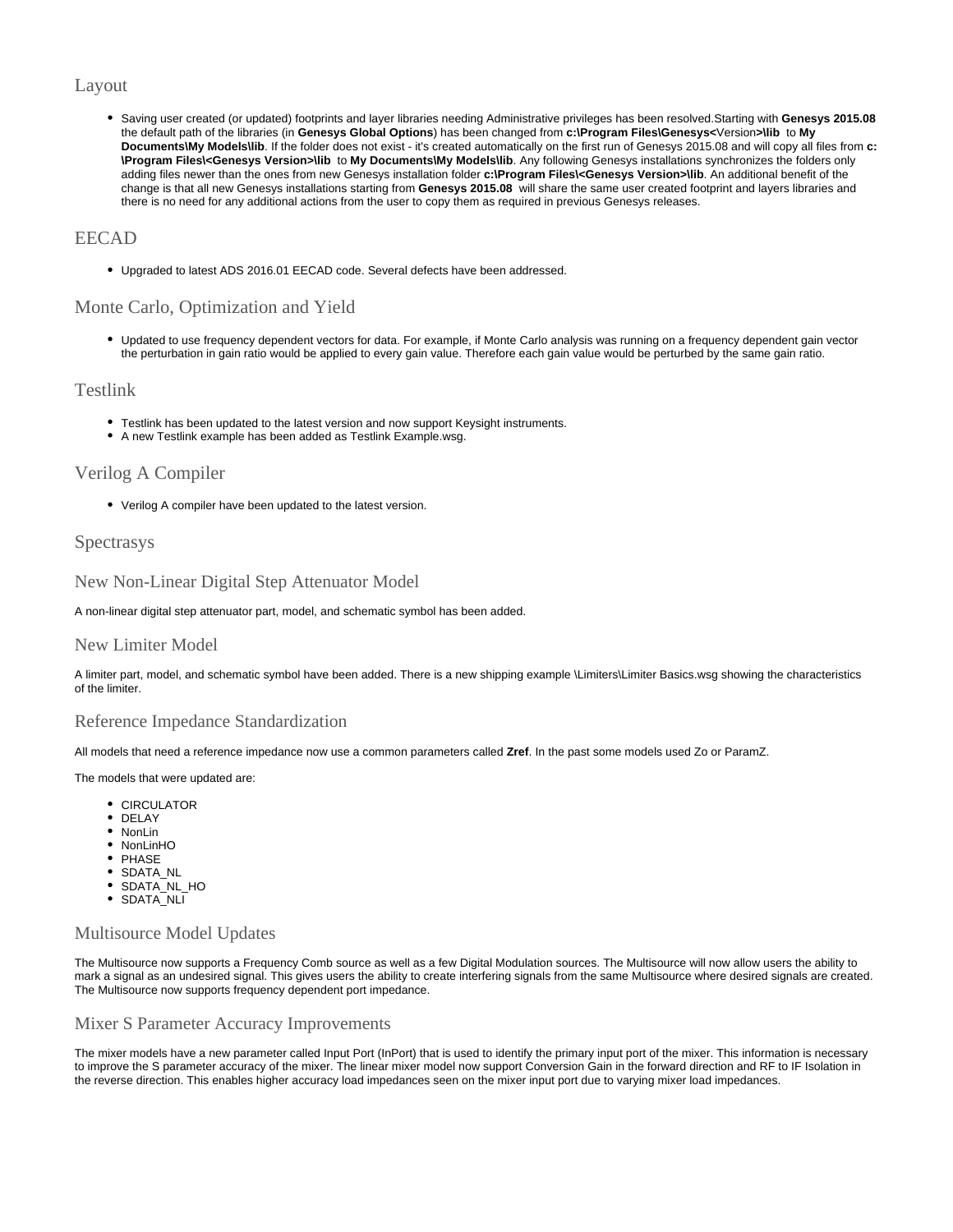In simulation intensive workspaces like sweeps, monte carlo, and optimization of the a system design the simulation speed can generally be improved by turning off the 'Use Volterra Model' option located on the Calculate tab of the System Analysis. Turning off this option can decrease intermod accuracy.

### **NOTE**

## New DC Power Supply Parameters and Measurements

Current and voltage power supply parameters have been added to the active behavioral models. DC power supply measurements have been added to the main system analysis dataset that show users power supply requirements for the entire design. This includes the calculated DC supply power.

#### Other Spectrasys Improvements

- Added an SFDR parameter to the ADC that sets the level harmonics generated by the ADC.
- $\bullet$ Added ability for ADC spurs to be set either in dBc or dBFS.
- Improved the ADC doc.
- Improved the residual phase noise of the amplifier to only work on desired input spectrum and harmonics created from desired spectrum.
- Fixed many issues with cascaded X parameters models.
- Improved the accuracy of Phase Noise Channel Power (PNCP) measurement.
- $\bullet$  Improved the accuracy of Output Saturation Power (EOPSAT and OPSAT) measurements.
- Add noise figure parameter to all SDATA\_NL models

#### New Spectrasys Examples

- AM to PM Basics.wsg
- Limiter Basics
- Monte Carlo Spur Analysis.wsg
- Monte Carlo Sweep.wsg
- Phase Noise Channel Power.wsg
- Quick Sweep Monte Carlo.wsg

### Synthesis

- The following new synthesis videos have been created:
	- **Passive\_Filter\_Synthesis**
	- Active\_Filter\_Synthesis
	- Signal\_Control\_Synthesis
	- Equalized\_Network\_Synthesis
	- $\Box$ TLine\_and\_Advanced\_TLine\_Synthesis
	- **Mixer\_Synthesis**
	- Oscillator\_Synthesis
	- $\Box$ PLL\_Synthesis
	- $\Box$ WhatIF\_Frequency\_Planning

These videos can be found in Genesys by selecting Help > Tutorial Videos.

Implemented [Synthesis Script Verbs](http://edadocs.software.keysight.com/display/genesys201508/Script+Verbs#ScriptVerbs-Synthesis) to calculate Synthesis objects and get their text messages from Genesys script processor.

#### Documentation Improvements

- Spectrasys Cascaded Noise Figure
- Spectrasys Filter Models
- Spectrasys Mixer Models

## Obsolete Features

Old .wsp and .sch Workspace File Formats (since 2014.03)